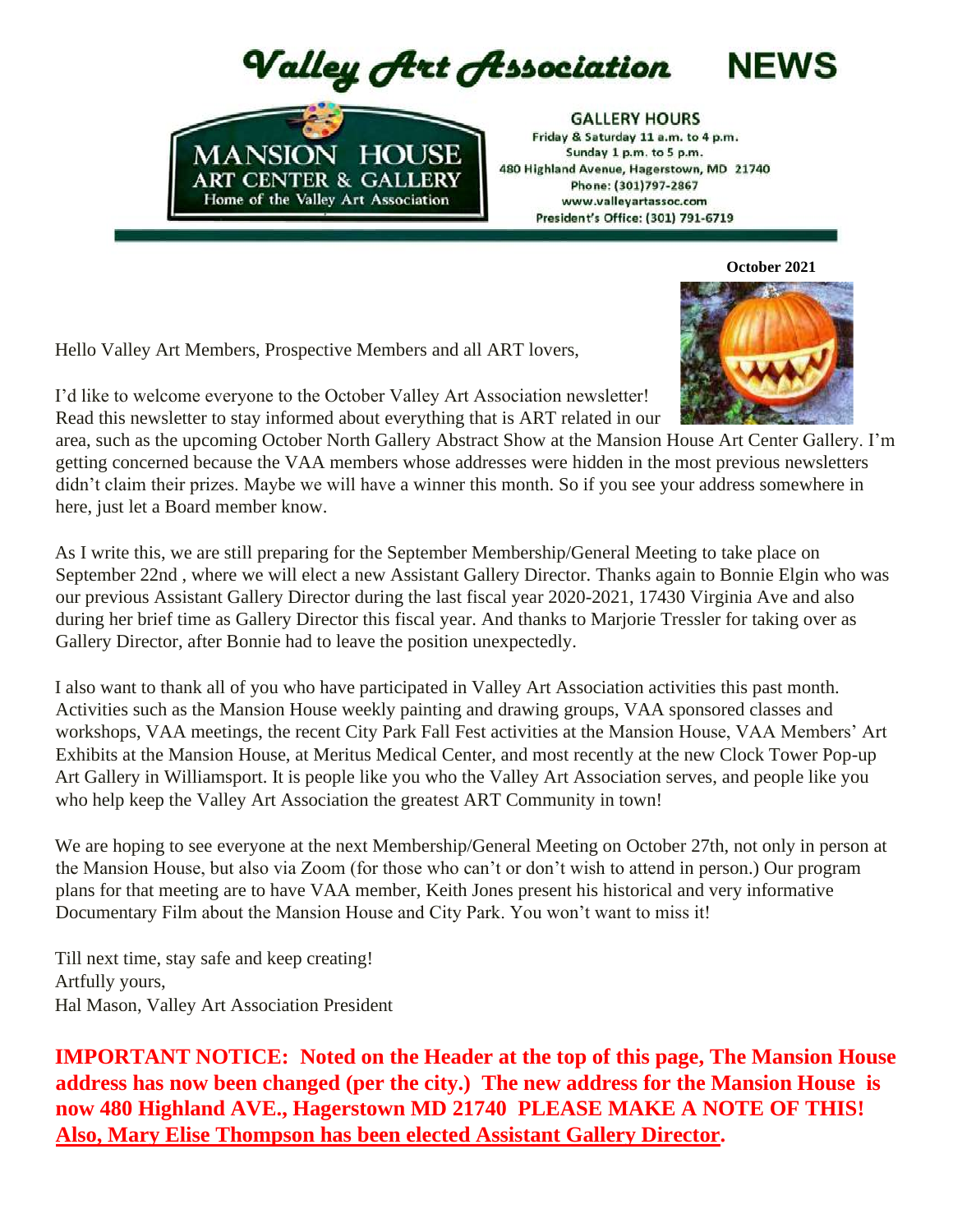# 2021 North Gallery Shows

*Additional note: Mansion House Sitters can contact Donna Mason if they need a review of any Mansion House sitting procedures.*

| <b>Month</b>                               | <b>Title/Exhibitor</b>                                 | <b>Drop Off Dates*</b> | <b>Opening</b> | <b>Closing</b> | Pick Up Date*    |
|--------------------------------------------|--------------------------------------------------------|------------------------|----------------|----------------|------------------|
| <b>October</b>                             | <b>Driven to Abstraction*</b><br>(changed from August) | October 1-3            | October 8      | October 31     | November 7       |
| <b>November</b>                            | <b>Memories</b><br><b>Disappearing</b>                 | October 29-31          | November 5     | November 28    | December 3-5     |
| <b>December</b><br><b>2021January 2022</b> | <b>Winter Wonderland</b>                               | November 27-29         | December 3     | December 26    | <b>January 2</b> |

• *\*Drop off and Pick Up Dates may be subject to change. Please check the above list for any updates as shows approach.*

#### **2021 ART IN THE HALLWAY Meritus Health Center**

| Month          | <b>Name</b>                           |
|----------------|---------------------------------------|
| <b>October</b> | Lily Burrows                          |
|                | <b>November</b>   <b>Nicole Troup</b> |
|                | December   Denny Bingaman             |

## **Member News and Activities**

**Members, if you haven't paid your dues that were due in July 2021, please do so as soon as you can, so that you will continue receiving your newsletter, and so that you can participate in upcoming Valley Art events, such as the Mansion House members' shows in the North Gallery. In addition, as a member you can be featured on VAA's Facebook page** 

**https://www.facebook.com/ValleyArtAssociation.Hagerstown.Md as " member of the month". Or you can have any other information posted about your outside art exhibits, classes and other art activities. Just contact VAA's Facebook editor, Jen Martin. (see inside for her contact info).** 

#### **Anita Shively Solo Show**

Anita Shively will be having a Solo Show "Chasing Light" at The Mercersburg Academy Niche Gallery October 5 - November 19.

**Christkindl Market, Hagerstown – Friday, December 10th 3-8pm and Saturday December 11th 10am-4pm** Anyone interested in participating, visit their website at **https://christkindlmarkthagerstown.com** or contact Monika Wertman at 301-693-3021 or **www.wertmanphotography.net.**

#### **Puppy Paint Party Saturday: October 23**

11:00 am - 2:00 pm Clocktower Gallery, Williamsport, MD. \$10.00 includes everything including treats. Enjoy watching your puppy paint " Art is for Everyone ". Sign-up sheets at Mansion House or Third Base Tavern or call 301 733 7611.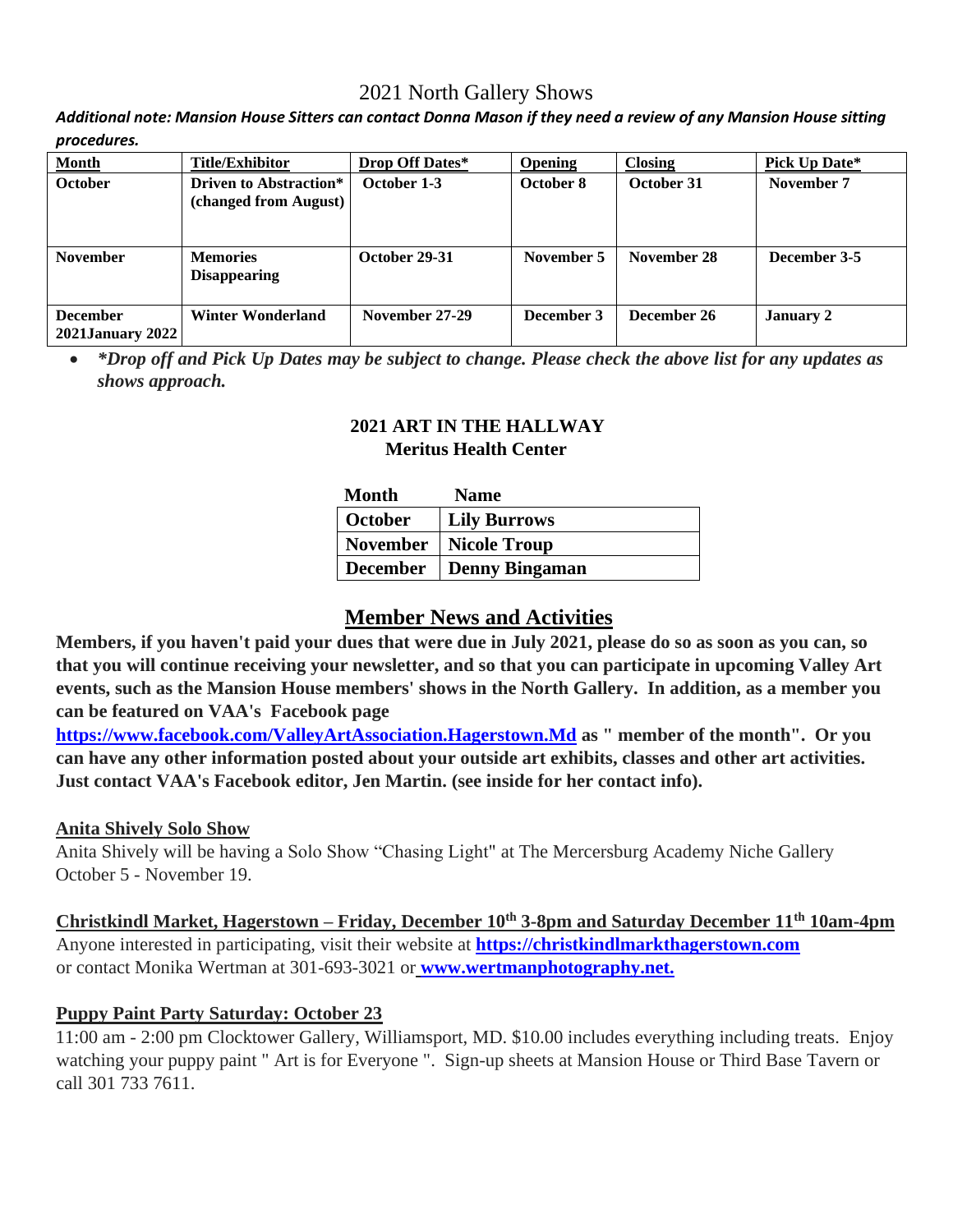## **Publicity News—VAA Partners with Hagerstown Hopes**

VAA and Hagerstown Hopes are joining forces to highlight and support the local arts community! Much like our own featured artist page on Facebook, Hagerstown Hopes has generously offered to feature individual artists as well as illustrate our monthly, North End Gallery Exhibit and theme for monthly shows, explain a little about VAA, and promote the Mansion House Art Gallery on their social media pages! If artists want to get involved, they can reach out to Hagerstown Hopes liaison Brian Hose at **bhose@hagerstownhopesmd.org** for a feature including a short biography and photos of the work being shown in the North Gallery as well as the Mansion House!

And, of course, feel free to reach out to me with any questions or suggestions at **britclark10.4@gmail.com** on how to broaden VAA community outreach and publicity! Thank you!

#### **FIGURE-DRAWING:**

Figure-Drawing sessions are scheduled for THURSDAYS, from 10 AM to 1 PM, from October through December at the Mansion House, EXCEPT for the third Thursdays of the month, which are reserved for workshops. Professional models, shared model fees only. No instruction. Dates for October are October 7, 14, and 28, with long pose sessions on October 14 and 28. (The single long pose sessions may be used for portrait work.) Contact Elaine Wolfe at **valleyartinfo@gmail.com** or call 304-261-9583.

**DC Art Models Collective:** Online sessions: a weekly schedule of these sessions is detailed through their website dcartmodelcollective.com. Subscribe for their weekly update via the website or email **dcartmodelcollective@gmail.com**. Wonderful selection of models and options including custom sessions, very well organized, price of sessions \$7/1 hour, \$14/2 hours, \$20/3 hours.

#### **WORKSHOPS AND CLASSES:**

Marjorie Tressler will begin classes at the Mansion House in October. They will be scheduled for Mondays. Please contact Marjorie for details at **marjorietressler@comcast.net** or call 717-762-6791.

**Pewter Casting I** - Join Brendan in an introduction to Pewter casting. A hands-on workshop to produce pewter tokens and badges using Historical techniques. Limited to 10 individuals, materials provided, 2-hours - \$25. October 21, from 10 AM to noon. To register or for further details, contact Elaine Wolfe at **valleyartinfo@gmail.com** or call 304-261-9583. It is expected that a series of workshops involving historical techniques will follow.

**Washington County Museum of Fine Arts Classes For Art Class Schedule and Registration** Click here: **wcmfa.org/learn/classes/** To register for events, you may contact the Museum on-line, by calling (301) 739-5727, or via email at **[info@wcmfa.org.](mailto:info@wcmfa.org)**

**Hans Guerin and Beth de Loiselle Skilled teachers of the Schuler School of Fine Arts**  Offering Online Mentoring: see their websites for details at **hansguerin.com** and **bethedloiselle.com**

**The New Masters Academy Great Resource** The website is **http://www.nma.art/.**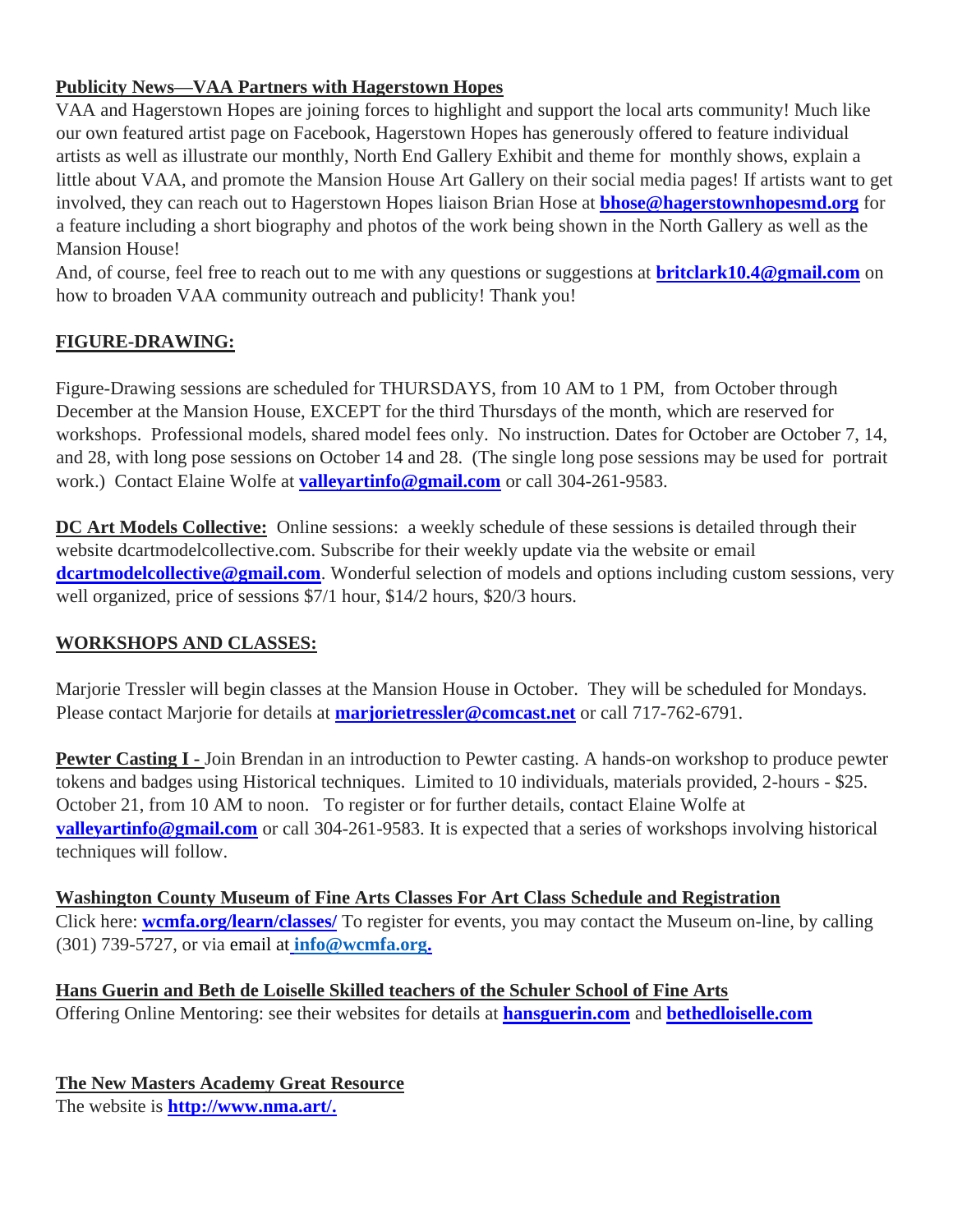## **EXHIBITIONS:**

#### **"Art for The Animals"**

This show is a fundraiser, all proceeds going to "For Otis Sake-Rescue, Rehab, Rehome", at Howard's Art and Frames, 1256 Dual Hwy., Hagerstown, 301-733-2722 **www.howardsarts.com** The Silent Auction of the art works in this show is from October 2 - October 23, opening reception October 2, 6:30-8:00. "Tail-end" reception and awards ceremony on October 23, 6:30-8:00, Popular Choice voting October 2 - 16. Valley Art members have work in this fundraising show.

#### **Franklin County Art Alliance holds their 49th Annual Art Exhibit:**

Opening reception is on Sunday, October 24, 2 - 5 PM, and the show hours Monday - Thursday, October 25 - 28, 2 - 7 PM. Located at the Calvary United Methodist Church, 150 Norlo Drive, Fayetteville, PA 17222 (enter just east of Snavely's Garden Center). Largest visual arts events in Franklin County, original works of art by local artists for sale, door prizes and refreshments. Valley Art members have work in this show too.

#### **37th Annual Exhibition Miniature Art 2021**

Council for the Arts opening reception, October 1, from 5 - 8 PM, 103 N. Main Street, Chambersburg, PA and show dates from October 1 - November 6, Wednesday/Thursday 12 - 5 PM, Friday 12 - 6 PM, and Saturday, 10 AM - 2 PM. Valley Art members have work in this show too!

#### **"Dreaming in Color" - solo show by Marti Griffin Yeager**

Opening October 1, 5 - 7:30 PM, during the Adams County Arts Council First Friday Reception. This beautiful solo exhibition runs through October, Monday through Friday, from 9 - 5, at the Adams County Arts Council, 125 S. Washington Street, Gettysburg, PA. Marti Yeager has also been a member of the Valley Art Association.

## **DID YOU KNOW…?**

## **Dick Blick Icon on the VAA Web Page**

If you are buying art supplies from Dick Blick, and go to the Dick Blick web site by clicking on the Blick link on the VAA web site, VAA will receive a commission of 10% on your total order. There is no difference in cost to you, and it is "free" money to VAA. Blick pays this to VAA for the privilege of advertising on our web site. (Note that this payment will only occur when you use the VAA link; otherwise, Blick will not connect your order to VAA.)

Valley Art is now being added to the Cultural Trail. There will also be new plaques at locations around the park including at the Mansion House.

## **Message from Our Historian: Roy Tressler**

I trust that you enjoyed a safe and memorable summer. Thanks to everyone for contributing to the VAA archives. The collection continues to grow and should make for interesting reading as well as being a source usable for local art-related research. The collection contains varied items such as photos, business cards & brochures, programs, bulletins, and magazine & newspaper clippings. All of this confirms that the VAA members are both talented and engaged with their community and art. Unfortunately, I have been having great difficulty obtaining printable notices or articles from our local newspaper. These difficulties are caused by multiple issues including lack of reliable delivery of the paper. The request from this corner is that you redouble your efforts in providing archival material. Thanks again my friends. Be well & hope to see you soon,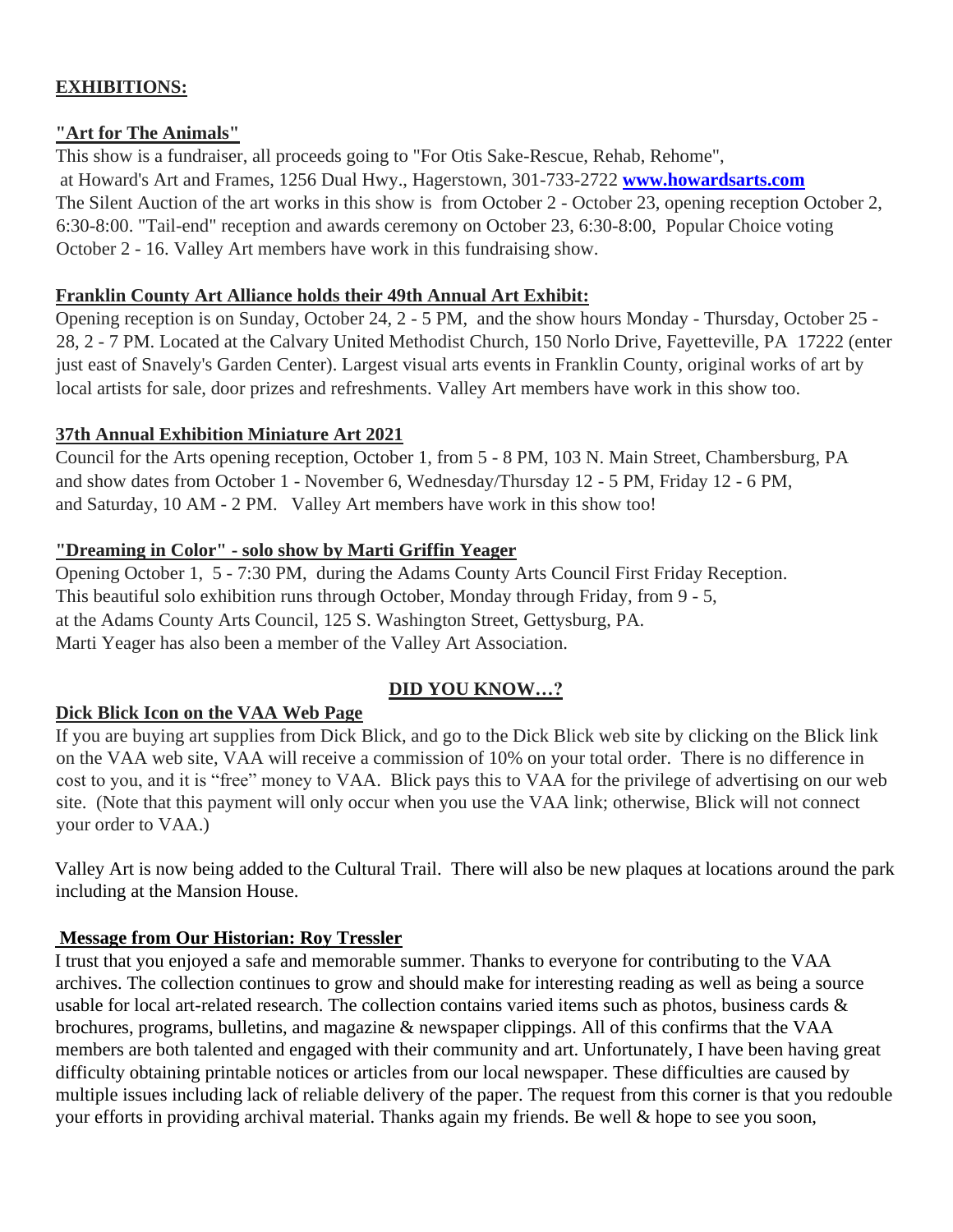**Valley Art will now be featuring our members on Facebook! If you are interested in being the "Featured Valley Art Association Member" on Valley Art Association's Facebook page, have an album with up to a maximum of 5 photos of your work, or if you have any other information posted about your outside art exhibits, classes and other art activities, please email editor, JEN MARTIN at jenmartin72@outlook.com and she will be glad to work with you about your feature. Other VAA FB editors are : Sue Parker at scp2art@gmail.com, Carol Wilks at cawilks44@gmail.com, and John Mullican at johnnmullican@gmail.com. They are available to post other articles of interest to members on FB as well.** 

**Please visit our partner in the arts, the Washington County Arts Council, Inc. either in person at 34 S. Potomac St., Hagerstown, Md 21740, Phone number (301) 791-3132, <http://www.washingtoncountyarts.com/> [o](http://www.washingtoncountyarts.com/)r Washington County Arts Council, Inc. on Facebook.** 

## **42 West Arts Gallery, 42 West Main Street, Waynesboro, PA.**

New exhibit - The students of Donna Bingaman will be exhibiting their art work entitled " Enjoying Art" the month of September and October. Our special opening reception and party with wine, chocolates, cake and lots of other refreshments will be Friday September 10th from 6:00 to 8:00 pm. Come and join us with our celebration and Party. Waynesboro's own Al Good Trio will be providing music including jazz standards with keyboard, drums, and trombone from 5:30 to 7:30 Friday September 10th.